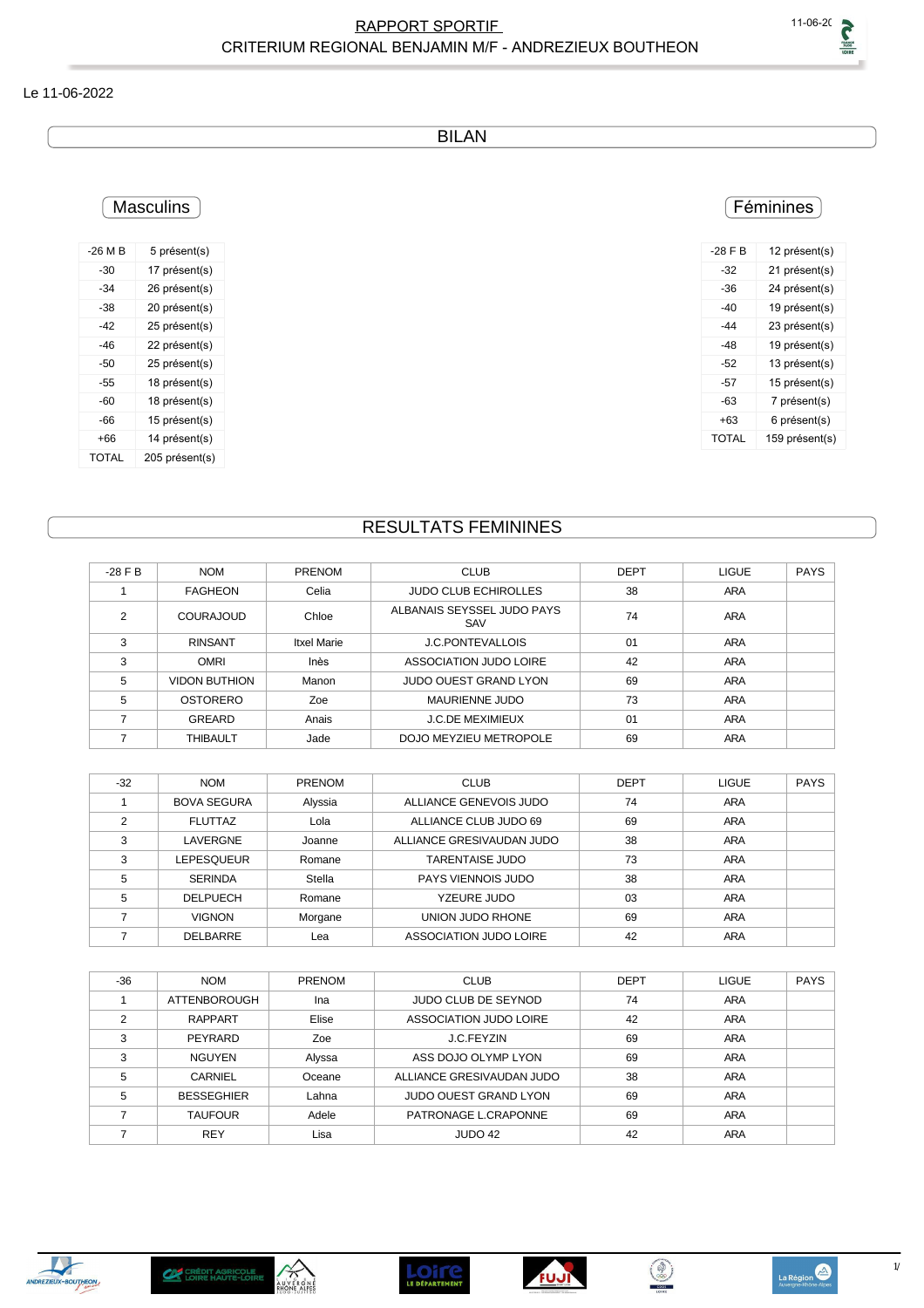

#### **RAPPORT SPORTIF** CRITERIUM REGIONAL BENJAMIN M/F - ANDREZIEUX BOUTHEON

| $-40$         | <b>NOM</b>                      | PRENOM    | <b>CLUB</b>                       | <b>DEPT</b> | <b>LIGUE</b> | <b>PAYS</b> |
|---------------|---------------------------------|-----------|-----------------------------------|-------------|--------------|-------------|
|               | <b>MABUBA</b><br><b>KUTUNGU</b> | Iman      | <b>J.C.BONNEVILLE</b>             | 74          | ARA          |             |
| $\mathcal{P}$ | <b>ROELENS</b>                  | Emma      | <b>JUDO CLUB JAREZIEN</b>         | 69          | <b>ARA</b>   |             |
| 3             | <b>BARKAOUI</b>                 | Safia     | JUDO 42                           | 42          | <b>ARA</b>   |             |
| 3             | <b>DENDANA</b>                  | Mayssam   | ALLIANCE JUDO SOLAURE<br>JOMAYÈRE | 42          | ARA          |             |
| 5             | <b>KOUIDRI</b>                  | Noussayba | UNION JUDO RHONE                  | 69          | <b>ARA</b>   |             |
| 5             | PELLAT                          | Naila     | A.L.V. PARILLY JUDO               | 69          | <b>ARA</b>   |             |
| ⇁             | <b>CLAVIER</b>                  | Elisa     | JUDO 42                           | 42          | <b>ARA</b>   |             |
|               | <b>BOILEAU</b>                  | Lilwenn   | ALLIANCE JUDO AURILLAC CANTAL     | 15          | <b>ARA</b>   |             |

| $-44$ | <b>NOM</b>           | <b>PRENOM</b> | <b>CLUB</b>                  | <b>DEPT</b> | <b>LIGUE</b> | PAYS |
|-------|----------------------|---------------|------------------------------|-------------|--------------|------|
|       | <b>RANDRIANIRINA</b> | Lysiane       | ALLOBROGES JUDO              | 73          | ARA          |      |
| ◠     | <b>BOUTEVILLAIN</b>  | Lucie         | <b>JUDO OUEST GRAND LYON</b> | 69          | <b>ARA</b>   |      |
| 3     | <b>ROCHUT</b>        | Marie         | <b>J.C. ANNECY</b>           | 74          | ARA          |      |
| 3     | <b>NDONGAMI</b>      | Christina     | <b>JUDO OUEST GRAND LYON</b> | 69          | ARA          |      |
| 5     | <b>RICHARD</b>       | Gabriele      | E S G A JUDO JUJITSU         | 69          | <b>ARA</b>   |      |
| 5     | <b>BOUBEKEUR</b>     | Sarah         | JUDO 42                      | 42          | ARA          |      |
|       | <b>BERNARD</b>       | Luna          | DOJO MEYZIEU METROPOLE       | 69          | <b>ARA</b>   |      |
|       | <b>ROBIN</b>         | Helena        | <b>J.C.DE FEURS</b>          | 42          | <b>ARA</b>   |      |

| $-48$         | <b>NOM</b>           | <b>PRENOM</b> | <b>CLUB</b>                   | <b>DEPT</b> | <b>LIGUE</b> | <b>PAYS</b> |
|---------------|----------------------|---------------|-------------------------------|-------------|--------------|-------------|
|               | <b>BOUDIN</b>        | Selene        | PAYS VIENNOIS JUDO            | 38          | <b>ARA</b>   |             |
| $\mathcal{P}$ | <b>MOHAMED AZIZ</b>  | Yusraaa       | <b>DOJO GESSIEN VALSERINE</b> | 01          | <b>ARA</b>   |             |
| 3             | <b>VERNET</b>        | Yelena        | <b>JC DOMARIN</b>             | 38          | <b>ARA</b>   |             |
| 3             | <b>LAULAN</b>        | Margaux       | <b>STADE CLERMONTOIS</b>      | 63          | <b>ARA</b>   |             |
| 5             | LAISSUS              | Lola          | AS COMMUNAY JUDO              | 69          | <b>ARA</b>   |             |
| 5             | <b>NIAKATE</b>       | Alayna        | STADE OLYMP.GIVORS            | 69          | <b>ARA</b>   |             |
|               | <b>RANDRIANIRINA</b> | Louisy        | ALLOBROGES JUDO               | 73          | <b>ARA</b>   |             |
|               | <b>BAZIN</b>         | Lison         | JUDO 42                       | 42          | <b>ARA</b>   |             |

| $-52$ | <b>NOM</b>       | <b>PRENOM</b> | <b>CLUB</b>                     | <b>DEPT</b> | <b>LIGUE</b> | <b>PAYS</b> |
|-------|------------------|---------------|---------------------------------|-------------|--------------|-------------|
|       | <b>GIUFFRIDA</b> | Lisa          | <b>JC DOMARIN</b>               | 38          | <b>ARA</b>   |             |
| ◠     | <b>FREYDIER</b>  | Lou           | <b>JUDO CLUB DES BARBARIANS</b> | 38          | <b>ARA</b>   |             |
| 3     | <b>GATCHUESI</b> | Shane         | UNION JUDO RHONE                | 69          | <b>ARA</b>   |             |
| 3     | <b>ROUX</b>      | Maelys        | <b>JUDO CLUB ALBIGNY</b>        | 69          | <b>ARA</b>   |             |
| 5     | <b>TARKA</b>     | Yelena        | <b>J.C.MONTILIEN</b>            | DA          | ARA          |             |
| 5     | <b>OUSPANOV</b>  | Elisa         | <b>FUJI YAMA CLUB</b>           | 69          | <b>ARA</b>   |             |
|       | <b>NIGAY</b>     | Clemence      | A.S.LAGNIEU                     | 01          | ARA          |             |
|       | <b>CABUT</b>     | Noemie        | <b>JUDO CLUB VILLARDOIS</b>     | 01          | <b>ARA</b>   |             |

| $-57$          | <b>NOM</b>                  | <b>PRENOM</b> | <b>CLUB</b>                 | <b>DEPT</b> | <b>LIGUE</b> | <b>PAYS</b> |
|----------------|-----------------------------|---------------|-----------------------------|-------------|--------------|-------------|
|                | <b>VICTOURON</b><br>VELLUET | Meline        | DOJO ROMANAIS               | DA          | ARA          |             |
| $\mathfrak{p}$ | <b>BAGHI</b>                | Zineb         | A.S. MISTRAL DRAC           | 38          | ARA          |             |
| 3              | CELERAULT                   | Lohane        | <b>JUDO CLUB VILLARDOIS</b> | 01          | ARA          |             |
| 3              | <b>RENAUDIER</b>            | Alicia        | JUDO 42                     | 42          | ARA          |             |
| 5              | <b>CHABART</b>              | Eliza         | JUDO CLUB LES AVENIÈRES     | 38          | <b>ARA</b>   |             |
| 5              | <b>MERCIER</b>              | Adeline       | E S G A JUDO JUJITSU        | 69          | <b>ARA</b>   |             |
|                | ANDALOUSSI                  | Nour          | A S MONTFERRANDAISE         | 63          | <b>ARA</b>   |             |
|                | <b>BARDONNENCHE</b>         | Juliette      | J C PORTES-LES-VALENCE      | DA          | <b>ARA</b>   |             |

| $-63$ | <b>NOM</b>      | <b>PRENOM</b> | <b>CLUB</b>              | <b>DEPT</b> | <b>LIGUE</b> | PAYS |
|-------|-----------------|---------------|--------------------------|-------------|--------------|------|
|       | BASAGLIASOLTANI | Camelia       | <b>J.C.DE ROANNE</b>     | 42          | <b>ARA</b>   |      |
|       | PERAZZI         | Eyzane        | JUDO OLYMP DES 4 VALLEES | 73          | <b>ARA</b>   |      |
|       | <b>SELMANI</b>  | Amel          | A.L.V. PARILLY JUDO      | 69          | <b>ARA</b>   |      |
|       | <b>BONNET</b>   | Manon         | <b>JUDO BILLOM</b>       | 63          | ARA          |      |









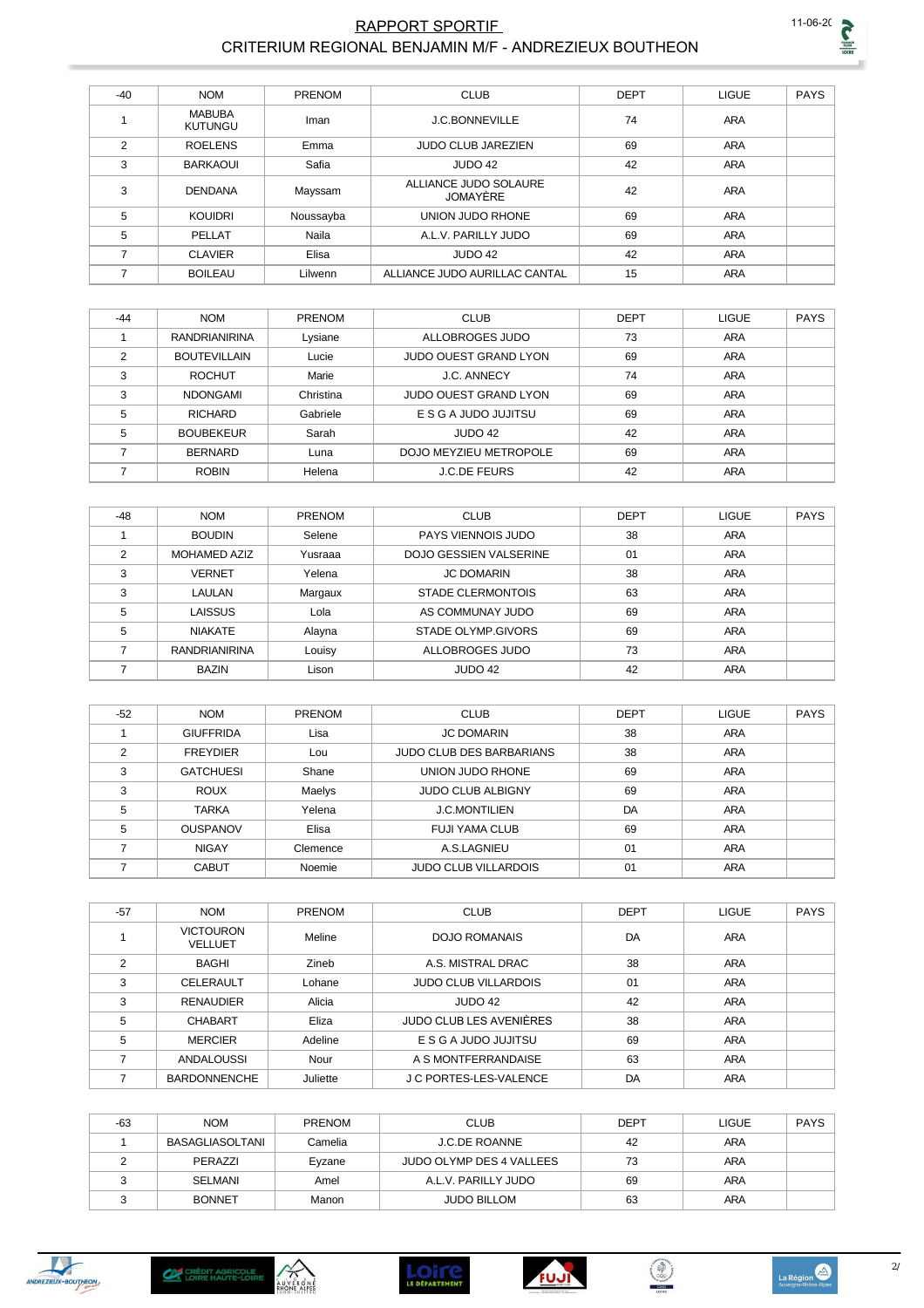

#### RAPPORT SPORTIF CRITERIUM REGIONAL BENJAMIN M/F - ANDREZIEUX BOUTHEON

| +63 | <b>NOM</b>      | <b>PRENOM</b> | <b>CLUB</b>                  | <b>DEPT</b> | LIGUE      | <b>PAYS</b> |
|-----|-----------------|---------------|------------------------------|-------------|------------|-------------|
|     | <b>MAITOVOS</b> | Baronne       | <b>JUDO OUEST GRAND LYON</b> | 69          | <b>ARA</b> |             |
|     | BACHI           | Ambrine       | AM PIERRELATTE               | DA          | <b>ARA</b> |             |
|     | KARZABI         | Nawel         | JC PONT SALOMON ST FERREOL   | 43          | <b>ARA</b> |             |
|     | <b>MADEC</b>    | <b>Nolwen</b> | A.M.MONTBRISON MOING         | 42          | <b>ARA</b> |             |

### **RESULTATS MASCULINS**

| $-26$ M B | <b>NOM</b>         | <b>PRENOM</b> | <b>CLUB</b>                 | <b>DEPT</b> | LIGUE      | <b>PAYS</b> |
|-----------|--------------------|---------------|-----------------------------|-------------|------------|-------------|
|           | <b>VIAL BOGGIA</b> | Mathis        | DOJO GESSIEN VALSERINE      | 01          | <b>ARA</b> |             |
|           | LEVIEUX            | Maceo         | ALLIANCE CLUB JUDO 69       | 69          | <b>ARA</b> |             |
|           | BELOUZARD          | Samuel        | <b>JUDO CLUB VILLARDOIS</b> | 01          | ARA        |             |
|           | VALETTE            | Cedric        | <b>J.C.MUROIS</b>           | 69          | ARA        |             |

| $-30$          | <b>NOM</b>          | <b>PRENOM</b> | <b>CLUB</b>                       | <b>DEPT</b> | LIGUE      | <b>PAYS</b> |
|----------------|---------------------|---------------|-----------------------------------|-------------|------------|-------------|
|                | <b>GOUGA</b>        | Camil         | <b>JUDO OUEST GRAND LYON</b>      | 69          | <b>ARA</b> |             |
| $\overline{2}$ | <b>MAJDOUBA</b>     | Camil         | <b>DOJO DU PAYS ROCHOIS</b>       | 74          | <b>ARA</b> |             |
| 3              | <b>SWITALA</b>      | Hugo          | ALBANAIS SEYSSEL JUDO PAYS<br>SAV | 74          | <b>ARA</b> |             |
| 3              | <b>BENOIT GONIN</b> | Pierre        | <b>JUDO CLUB ALBIGNY</b>          | 69          | <b>ARA</b> |             |
| 5              | <b>DUTOT</b>        | Adrien        | ALLIANCE GRESIVAUDAN JUDO         | 38          | <b>ARA</b> |             |
| 5              | <b>BOUHDIDA</b>     | Ewan          | ASSOCIATION JUDO LOIRE            | 42          | <b>ARA</b> |             |
|                | <b>PUVILAND</b>     | Timeo         | BRESSE SAONE JUDO                 | 01          | <b>ARA</b> |             |
|                | <b>SERRE</b>        | Charly        | ST GENEST LERPT JUDO              | 42          | <b>ARA</b> |             |

| $-34$ | <b>NOM</b>       | <b>PRENOM</b> | <b>CLUB</b>                  | <b>DEPT</b> | <b>LIGUE</b> | <b>PAYS</b> |
|-------|------------------|---------------|------------------------------|-------------|--------------|-------------|
|       | <b>RIBES</b>     | Nithisone     | <b>JUDO OUEST GRAND LYON</b> | 69          | ARA          |             |
| っ     | LADREYT          | Nathan        | <b>DOJO ROMANAIS</b>         | DA          | <b>ARA</b>   |             |
| 3     | <b>DUSONCHET</b> | Alexandre     | ALLIANCE GRESIVAUDAN JUDO    | 38          | ARA          |             |
| 3     | <b>BENNACER</b>  | Anis          | YZEURE JUDO                  | 03          | ARA          |             |
| 5     | <b>POMMERAT</b>  | Alexis        | ALLIANCE CLUB JUDO 69        | 69          | ARA          |             |
| 5     | <b>RAFFIN</b>    | Thomas        | STADE OLYMP.GIVORS           | 69          | <b>ARA</b>   |             |
|       | PERRAUD          | Luc           | GUC-JCG                      | 38          | <b>ARA</b>   |             |
|       | <b>BOURDIN</b>   | Martin        | ALLIANCE GENEVOIS JUDO       | 74          | <b>ARA</b>   |             |

| $-38$ | <b>NOM</b>      | PRENOM         | <b>CLUB</b>                                     | <b>DEPT</b> | <b>LIGUE</b> | <b>PAYS</b> |
|-------|-----------------|----------------|-------------------------------------------------|-------------|--------------|-------------|
|       | <b>BROSSEAU</b> | <b>Idriss</b>  | A.A.L.OEUVRES SCOL.ST GENIS L.                  | 69          | ARA          |             |
| າ     | <b>TEYSSIER</b> | Louis          | ASSOCIATION JUDO LOIRE                          | 42          | ARA          |             |
| 3     | <b>SAID</b>     | Abdellah Ramzi | <b>DOJO ROMANAIS</b>                            | DA          | ARA          |             |
| 3     | <b>NEGRE</b>    | Louison        | ASPTT MOULINS JUDO                              | 03          | ARA          |             |
| 5     | <b>CHARRIER</b> | Evan           | <b>JUDO CLUB DE GERLAND</b>                     | 69          | ARA          |             |
| 5     | <b>ENSELME</b>  | Jan            | ALLIANCE GENEVOIS JUDO                          | 74          | ARA          |             |
|       | LAYDEVANT       | Milo           | DOJO DU PAYS ROCHOIS                            | 74          | ARA          |             |
|       | <b>SIMON</b>    | Jules          | <b>JUDO CLUB DES MARTRES DE</b><br><b>VEYRE</b> | 63          | <b>ARA</b>   |             |

| $-42$         | <b>NOM</b>         | <b>PRENOM</b> | <b>CLUB</b>                       | <b>DEPT</b> | <b>LIGUE</b> | <b>PAYS</b> |
|---------------|--------------------|---------------|-----------------------------------|-------------|--------------|-------------|
|               | <b>MERLO</b>       | Killian       | ALLIANCE GENEVOIS JUDO            | 74          | <b>ARA</b>   |             |
| $\mathcal{P}$ | <b>FLACHERON</b>   | Tim           | ALBANAIS SEYSSEL JUDO PAYS<br>SAV | 74          | ARA          |             |
| 3             | EL OUADNI          | Rayan         | <b>JUDO CLUB ORNEX</b>            | 01          | ARA          |             |
| 3             | <b>BENKROUIDEM</b> | Noham         | <b>JC PONT SALOMON ST FERREOL</b> | 43          | <b>ARA</b>   |             |
| 5             | <b>BEAUCHEMIN</b>  | Evan          | A.A.L.OEUVRES SCOL.ST GENIS L.    | 69          | ARA          |             |
| 5             | <b>FROMENTOUX</b>  | Noam          | <b>JUDO OUEST GRAND LYON</b>      | 69          | ARA          |             |
|               | GASAN              | lon           | J C D ANNEMASSE                   | 74          | ARA          |             |
|               | <b>BISARO</b>      | Valentin      | <b>JUDO CLUB ECHIROLLES</b>       | 38          | <b>ARA</b>   |             |





AUVERGNE



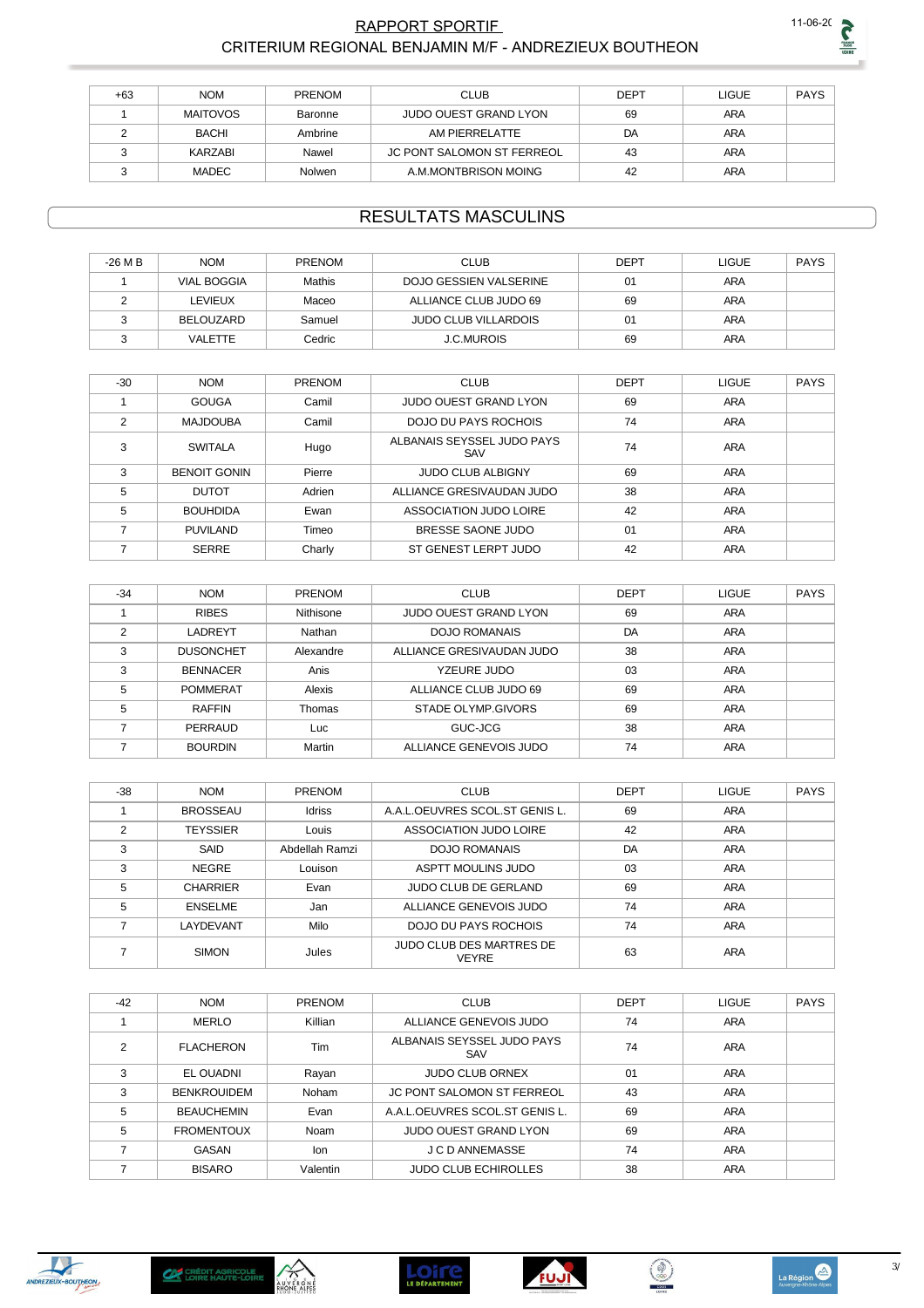#### RAPPORT SPORTIF CRITERIUM REGIONAL BENJAMIN M/F - ANDREZIEUX BOUTHEON

| $-46$ | <b>NOM</b>                                          | PRENOM   | <b>CLUB</b>                       | <b>DEPT</b> | <b>LIGUE</b> | <b>PAYS</b> |
|-------|-----------------------------------------------------|----------|-----------------------------------|-------------|--------------|-------------|
|       | CADIOU                                              | Mathys   | ARTS MARTIAUX DE LONDAINE         | 42          | <b>ARA</b>   |             |
| 2     | <b>CHEMINOT</b><br><b>LECCA</b><br><b>DEYMONNAZ</b> | Arthur   | JUDO OLYMP DES 4 VALLEES          | 73          | ARA          |             |
| 3     | EBERHARDT                                           | Remi     | ESVV JUDO                         | 73          | <b>ARA</b>   |             |
| 3     | VALORGE                                             | Tanguy   | ASSOCIATION JUDO LOIRE            | 42          | <b>ARA</b>   |             |
| 5     | <b>VIALE</b>                                        | Matteo   | JC DE L EST LYONNAIS              | 69          | ARA          |             |
| 5     | <b>LIOGIER</b>                                      | Ethan    | <b>JC PONT SALOMON ST FERREOL</b> | 43          | <b>ARA</b>   |             |
| 7     | <b>LECOURT</b>                                      | Matthias | JUDO CLUB PLAINE DU FOREZ         | 42          | ARA          |             |
| 7     | ONILLON                                             | Flavien  | <b>ASPTT MOULINS JUDO</b>         | 03          | <b>ARA</b>   |             |

| $-50$ | <b>NOM</b>                      | <b>PRENOM</b> | <b>CLUB</b>                 | <b>DEPT</b> | <b>LIGUE</b> | <b>PAYS</b> |
|-------|---------------------------------|---------------|-----------------------------|-------------|--------------|-------------|
|       | <b>ASSE BILLE</b>               | Tiago         | <b>JC DOMARIN</b>           | 38          | <b>ARA</b>   |             |
| 2     | <b>CLAUDEL</b>                  | Emilien       | BRESSE SAONE JUDO           | 01          | <b>ARA</b>   |             |
| 3     | YERANOSYAN                      | Alexandre     | ALLIANCE GENEVOIS JUDO      | 74          | <b>ARA</b>   |             |
| 3     | <b>TSAMALASHIVIL</b>            | Djemal        | DOJO OLYMPIQUE ET SPORTIF   | 42          | ARA          |             |
| 5     | <b>BURGIO</b>                   | Nael          | STADE OLYMP GIVORS          | 69          | ARA          |             |
| 5     | CATALANO                        | Luca          | JUDO CLUB PLAINE DU FOREZ   | 42          | <b>ARA</b>   |             |
| –     | <b>VENET</b>                    | Rodrigue      | <b>J.C.TEILLOIS</b>         | DA          | <b>ARA</b>   |             |
|       | <b>BOUNGA</b><br><b>SALUCCI</b> | Jael          | SAINT ETIENNE ARTS MARTIAUX | 42          | <b>ARA</b>   |             |

| $-55$ | <b>NOM</b>                                         | <b>PRENOM</b>  | <b>CLUB</b>                              | <b>DEPT</b> | <b>LIGUE</b> | <b>PAYS</b> |
|-------|----------------------------------------------------|----------------|------------------------------------------|-------------|--------------|-------------|
|       | <b>LEFRANCOIS</b>                                  | Leo Ethan      | ASSOCIATION JUDO LOIRE                   | 42          | <b>ARA</b>   |             |
| 2     | GBEDO                                              | Tadagbe Junias | GUC-JCG                                  | 38          | <b>ARA</b>   |             |
| 3     | <b>GRANIER</b>                                     | Auxence        | <b>JUDO CLUB DU TRIEVES</b>              | 38          | <b>ARA</b>   |             |
| 3     | <b>BISSAO</b><br><b>DEMMER</b><br><b>THORNERRY</b> | Antoine        | <b>JUDO CLUB ORNEX</b>                   | 01          | ARA          |             |
| 5     | <b>MERCIER</b>                                     | <b>Bastien</b> | <b>J.C.BONNEVILLE</b>                    | 74          | <b>ARA</b>   |             |
| 5     | <b>LAURENCON</b>                                   | <b>Bastien</b> | ASS FAMILLES RURALES DE<br><b>LEZOUX</b> | 63          | <b>ARA</b>   |             |
| 7     | <b>BELKACEM</b>                                    | Assime         | <b>ESSM KODOKAN DAUPHINE</b>             | 38          | <b>ARA</b>   |             |
|       | <b>CHIFFOLEAU</b>                                  | Gil            | <b>J C D ANNEMASSE</b>                   | 74          | <b>ARA</b>   |             |

| $-60$ | <b>NOM</b>       | PRENOM  | <b>CLUB</b>                                   | <b>DEPT</b> | <b>LIGUE</b> | <b>PAYS</b> |
|-------|------------------|---------|-----------------------------------------------|-------------|--------------|-------------|
|       | <b>RANDAZZO</b>  | Nolan   | JUDO 42                                       | 42          | <b>ARA</b>   |             |
| 2     | <b>TARHAN</b>    | Mohamed | <b>JC LA MOTTE SERVOLEX</b>                   | 73          | <b>ARA</b>   |             |
| 3     | <b>ALESSIO</b>   | Emilio  | <b>DOJO ROMANAIS</b>                          | DA          | ARA          |             |
| 3     | <b>ROBIN</b>     | Tom     | <b>JUDO CLUB CHAPONNAY</b>                    | 69          | ARA          |             |
| 5     | RABHI            | Djibril | <b>JUDO CLUB ST JEAN</b><br><b>BONNEFONDS</b> | 42          | <b>ARA</b>   |             |
| 5     | <b>BENMAMMAR</b> | Adam    | <b>JUDO CLUB ST JEAN</b><br><b>BONNEFONDS</b> | 42          | ARA          |             |
| 7     | <b>GOUATER</b>   | Eric    | <b>ECULLY ARTS MARTIAUX</b>                   | 69          | <b>ARA</b>   |             |
|       | <b>GIRARDON</b>  | Alexis  | ECULLY ARTS MARTIAUX                          | 69          | <b>ARA</b>   |             |

| $-66$ | <b>NOM</b>                        | PRENOM  | <b>CLUB</b>                              | <b>DEPT</b> | <b>LIGUE</b> | <b>PAYS</b> |
|-------|-----------------------------------|---------|------------------------------------------|-------------|--------------|-------------|
|       | <b>GARCIA</b><br><b>VUAILLIAT</b> | Kyllian | J.C.BELLEGARDE                           | 01          | ARA          |             |
| 2     | <b>VALENTIN</b>                   | Noham   | <b>JUDO OLYMPIQUE DONZEROIS</b>          | DA          | <b>ARA</b>   |             |
| 3     | SIDAL                             | Huseyin | <b>J.C. SAONE VALLEE</b>                 | 01          | <b>ARA</b>   |             |
| 3     | <b>FALLOT</b>                     | Lou     | <b>J.C. ANNECY</b>                       | 74          | <b>ARA</b>   |             |
| 5     | <b>MORCHOU</b><br><b>PICAULT</b>  | Louka   | <b>JUDO CLUB DES PORTES DU</b><br>SOLEIL | 74          | <b>ARA</b>   |             |
| 5     | <b>HANOTTE</b>                    | Maxime  | STADE OLYMP.GIVORS                       | 69          | <b>ARA</b>   |             |
|       | <b>BOUKAALA</b>                   | Fares   | <b>DOJO GRENOBLOIS</b>                   | 38          | <b>ARA</b>   |             |
|       | <b>GUION</b>                      | Raphael | A.A.L.OEUVRES SCOL.ST GENIS L.           | 69          | <b>ARA</b>   |             |